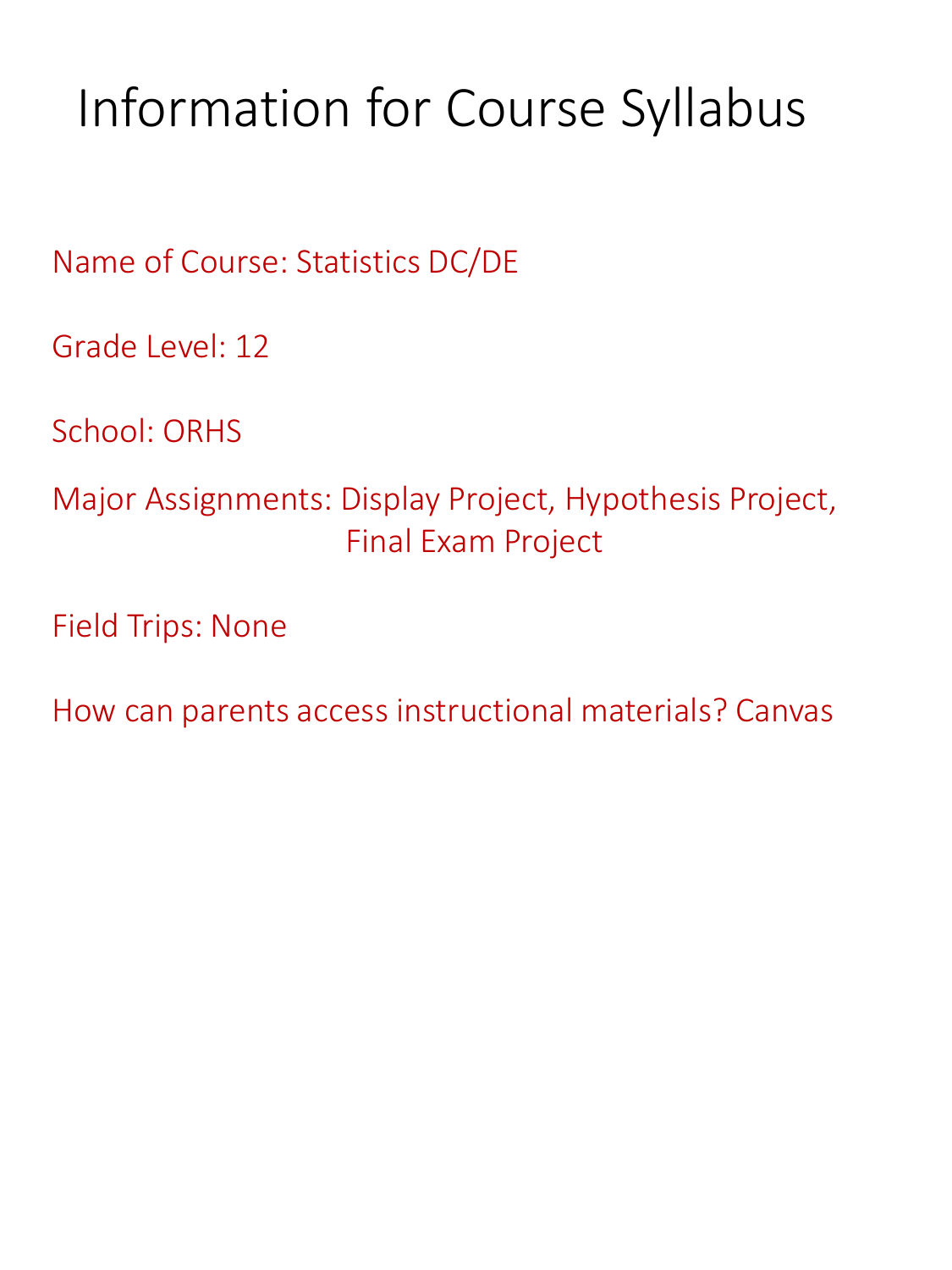# **Statistics DC/DE 2021-2022**

#### **Term 1**

**S.ID.A.1** Understand the term 'variable' and differentiate between the data types: measurement, categorical, univariate, and bivariate.

**S.ID.A.2** Understand histograms, parallel box plots, and scatterplots, and use them to display and compare data.

**S.ID.A.3** Summarize distributions of univariate data.

**S.ID.A.4** Compute basic statistics and understand the distinction between a statistic and a parameter.

**S.ID.A.5** For univariate measurement data, be able to display the distribution and describe its shape; select and calculate summary statistics.

**S.ID.A.6** Recognize how linear transformations of univariate data affect shape, center, and spread.

**S.ID.A.7** Analyze the effect of changing units on summary measures.

**S.ID.A.8** Construct and interpret two-way frequency tables of data when two categories are associated with each object being classified. Use the two-way table as a sample space to decide if events are independent and to approximate conditional probabilities.

**S.ID.A.9** Describe individual performances in terms of percentiles, z-scores, and t-scores.

**S.IC.C.13** Develop and evaluate inferences and predictions that are based on data.

**S.IC.C.14** Use properties of point estimators, including biased/unbiased, and variability.

**Collecting Data Collecting Data**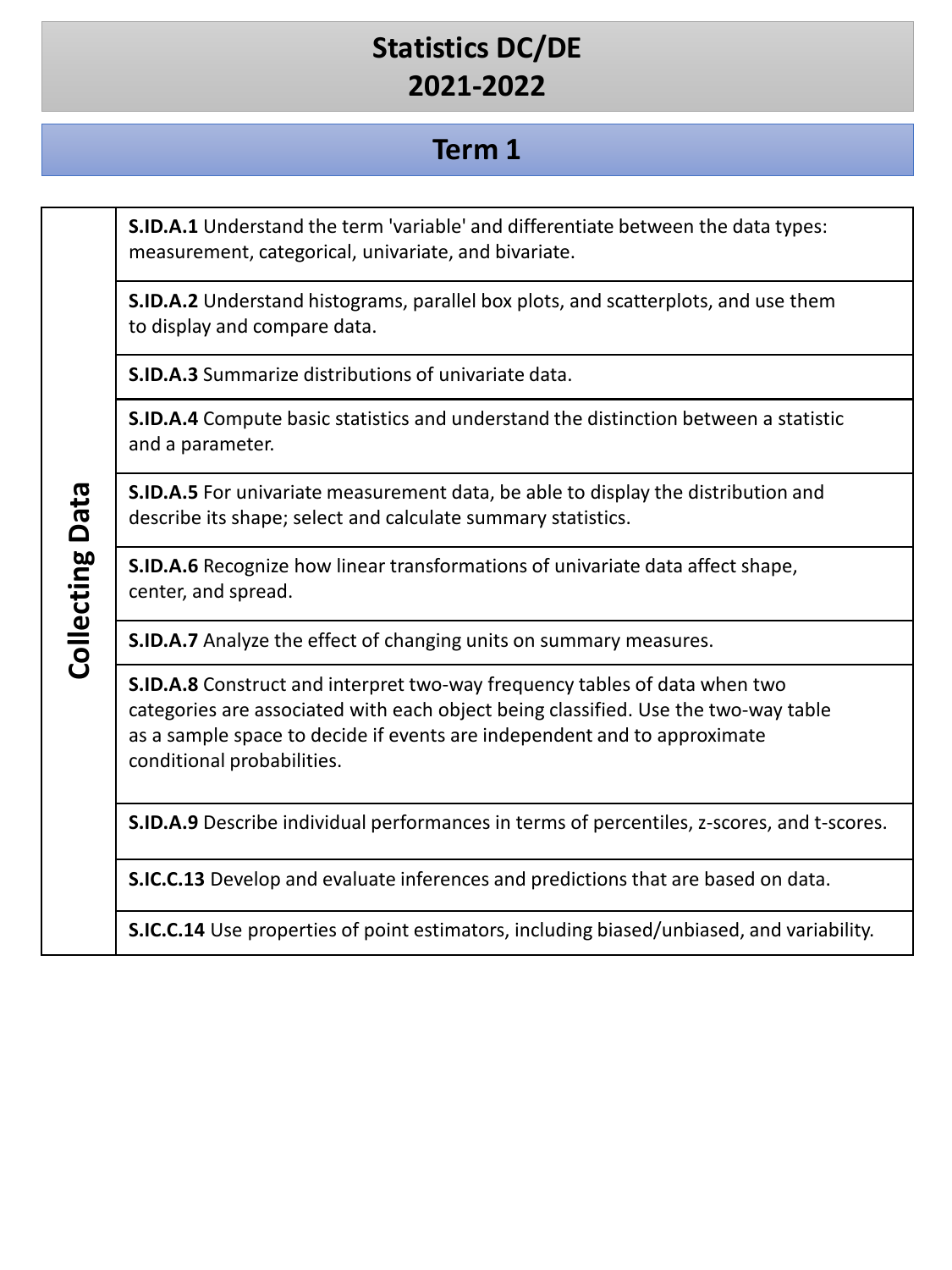# **Statistics DC/DE 2021-2022**

### **Term 1**

**S.IC.A.1** Understand the differences among various kinds of studies and which types of inferences can be legitimately drawn from each.

**S.IC.A.2** Compare census, sample survey, experiment, and observational study.

**S.IC.A.3** Describe the role of randomization in surveys and experiments.

**S.IC.A.4** Describe the role of experimental control and its effect on confounding.

**S.IC.A.5** Identify bias in sampling and determine ways to reduce it to improve results.

**S.IC.A.6** Describe the sampling distribution of a statistic and define the standard error of a statistic.

**S.IC.A.7** Demonstrate an understanding of the Central Limit Theorem.

**S.IC.B.8** Select a method to collect data and plan and conduct surveys and experiments.

**S.IC.B.9** Compare and use sampling methods, including simple random sampling, stratified random sampling, and cluster sampling.

|        | ത          |
|--------|------------|
| お<br>ہ |            |
|        | 60         |
| ⊆      |            |
|        | λe         |
|        | <b>OSI</b> |
|        |            |
|        |            |

**S.ID.B.10** Represent and analyze categorical data.

**S.ID.B.11** Display and discuss bivariate data where at least one variable is categorical.

**S.ID.B.12** For bivariate measurement data, be able to display a scatterplot and describe its shape; use technological tools to determine regression equations and correlation coefficients.

Experimental Design **Experimental Design**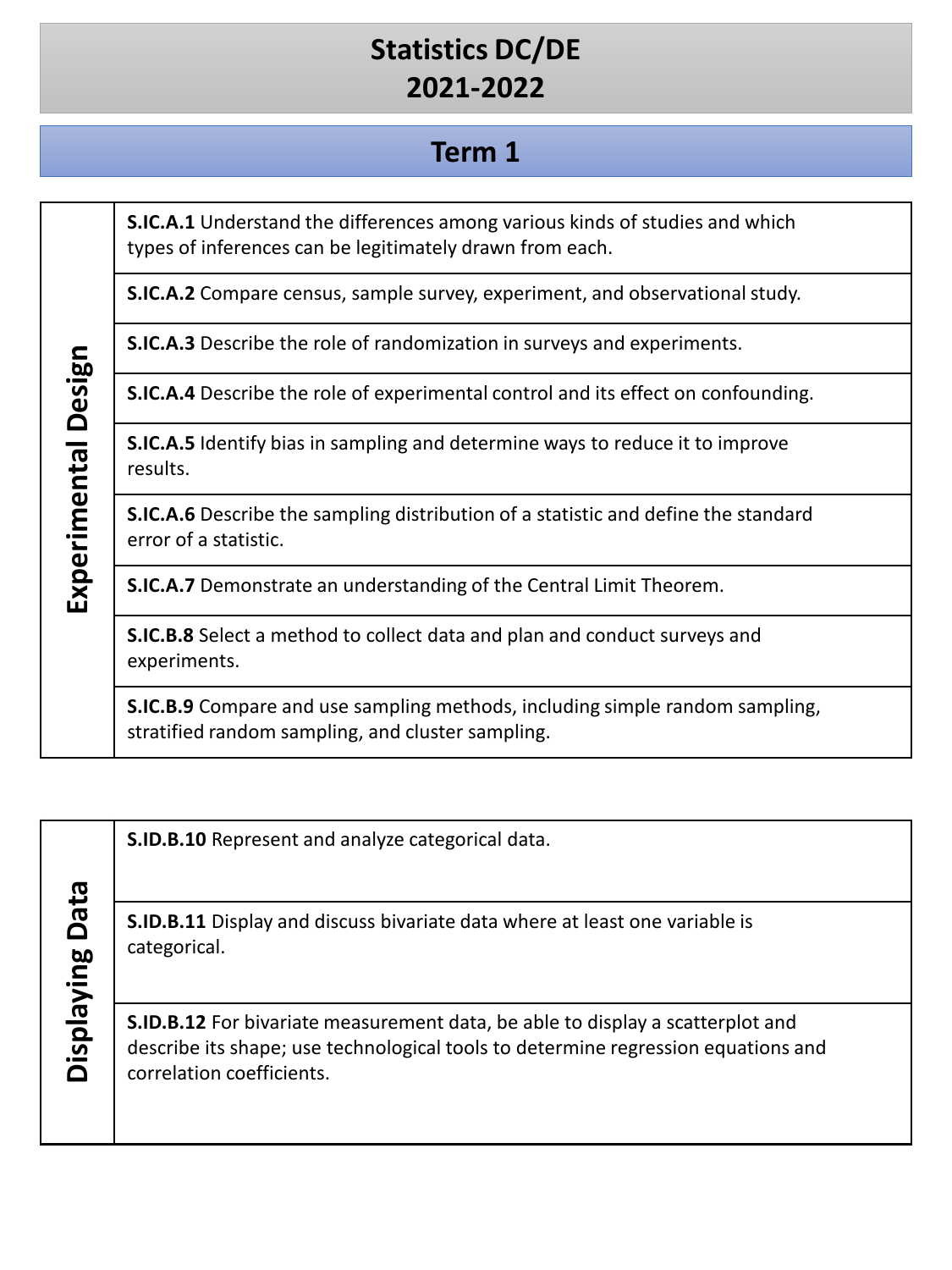# **Statistics DC/DE 2021-2022**

## **Term 1**

**S.CP.A.1** Describe events as subsets of a sample space (the set of outcomes) using characteristics (or categories) of the outcomes, or as unions, intersections, or complements of other events ("or," "and," "not").

**S.CP.A.2** Use permutations and combinations to compute probabilities of compound events and solve problems.

**S.CP.A.3** Demonstrate an understanding of the Law of Large Numbers (Strong and Weak).

**S.CP.B.4** Demonstrate an understanding of the addition rule, the multiplication rule, conditional probability, and independence.

**S.CP.B.5** Apply the general Multiplication Rule in a uniform probability model, P(A and B) =  $P(A)P(B|A) = P(B)P(A|B)$ , and interpret the answer in terms of the model.

**S.MD.A.1** Define a random variable for a quantity of interest by assigning a numerical value to each event in a sample space; graph the corresponding probability distribution using the same graphical displays as for data distributions.

**S.MD.A.2** Calculate the expected value of a random variable; interpret it as the mean of the probability distribution.

**S.MD.A.3** Design a simulation of random behavior and probability distributions (e.g., drawing by lots, using a random number generator and using the results to make fair decisions.)

**S.MD.A.4** Analyze discrete random variables and their probability distributions, including binomial and geometric.

**S.MD.A.5** Develop a probability distribution for a random variable defined for a sample space in which theoretical probabilities can be calculated; find the expected value.

**S.MD.A.6** Develop a probability distribution for a random variable defined for a sample space in which probabilities are assigned empirically; find the expected value.

**S.MD.A.7** Weigh the possible outcomes of a decision by assigning probabilities to payoff values and finding expected values.

- a. Find the expected payoff for a game of chance.
- b. Evaluate and compare strategies on the basis of expected values.

**S.MD.A.8** Analyze decisions and strategies using probability concepts (e.g., product testing, medical testing, pulling a hockey goalie at the end of a game).

**S.MD.B.9** Calculate the mean (expected value) and standard deviation of both a random variable and a linear transformation of a random variable.

**S.MD.B.10** Use the mean and standard deviation of a data set to fit it to a normal distribution and to estimate population percentages. Recognize that there are data sets for which such a procedure is not appropriate. Use calculators, spreadsheets, and tables to estimate areas under the normal curve.

**Probability**

Probability